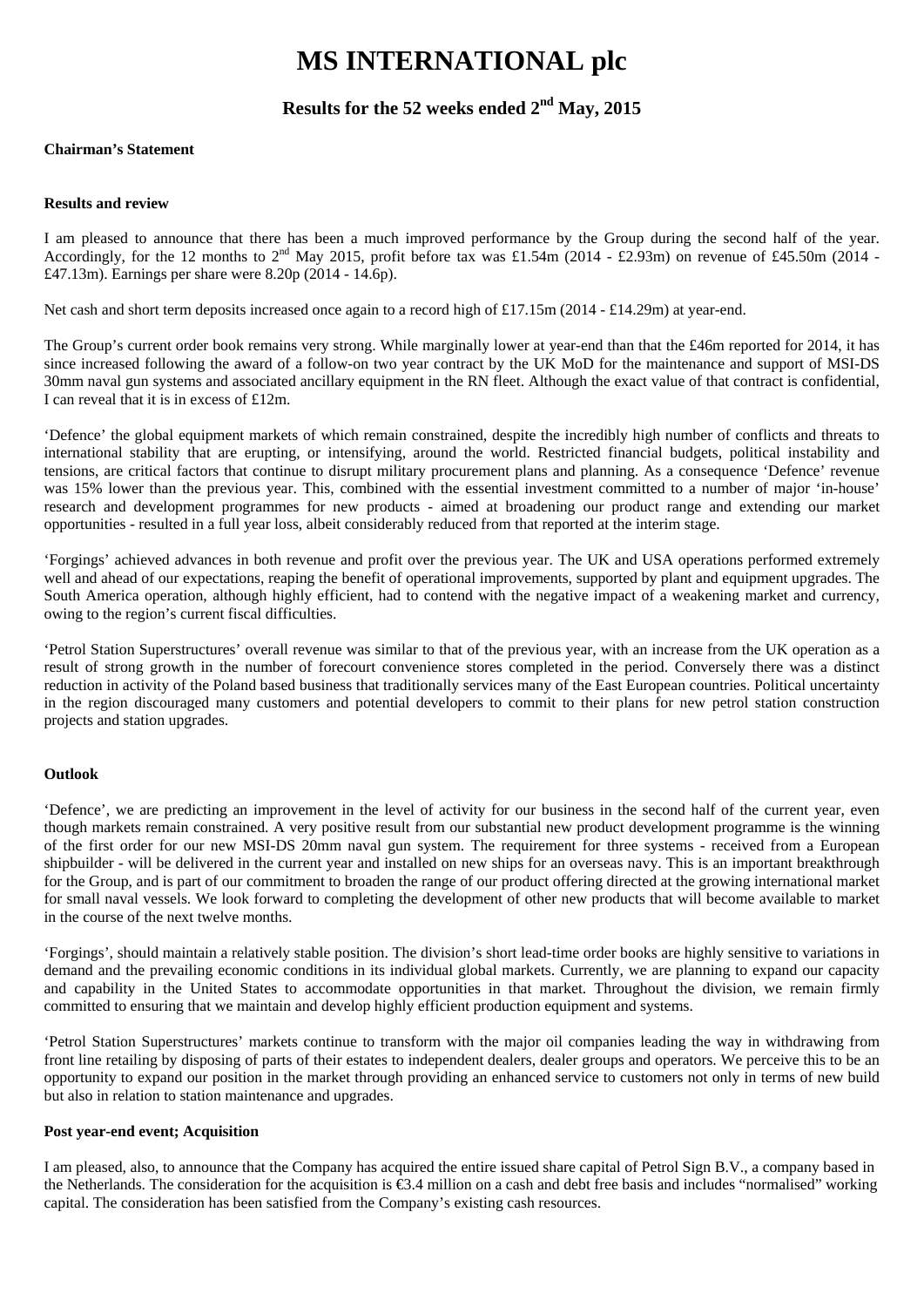Petrol Sign designs, restyles, produces and installs the complete branding and signage appearance of petrol station superstructures and forecourts throughout many parts of Western Europe. The acquisition will enhance our ability to offer and include branding and signage services as an option to petrol station markets and customers and will become an integral part of the Groups 'Petrol Station Superstructures' division. The vendor and managing director of Petrol Sign will continue to be employed by the company as its managing director.

Further details relating to this acquisition are set out in a separate announcement.

All matters considered the Board recommends the payment of a maintained final dividend of 6.5p per share (2014 - 6.5p), making the total for the year of 8p (2014 - 8p). The final dividend is expected to be paid on  $24<sup>th</sup>$  July 2015 to those shareholders on the register at the close of business on  $26<sup>th</sup>$  June 2015.

Michael Bell  $17<sup>th</sup>$  June 2015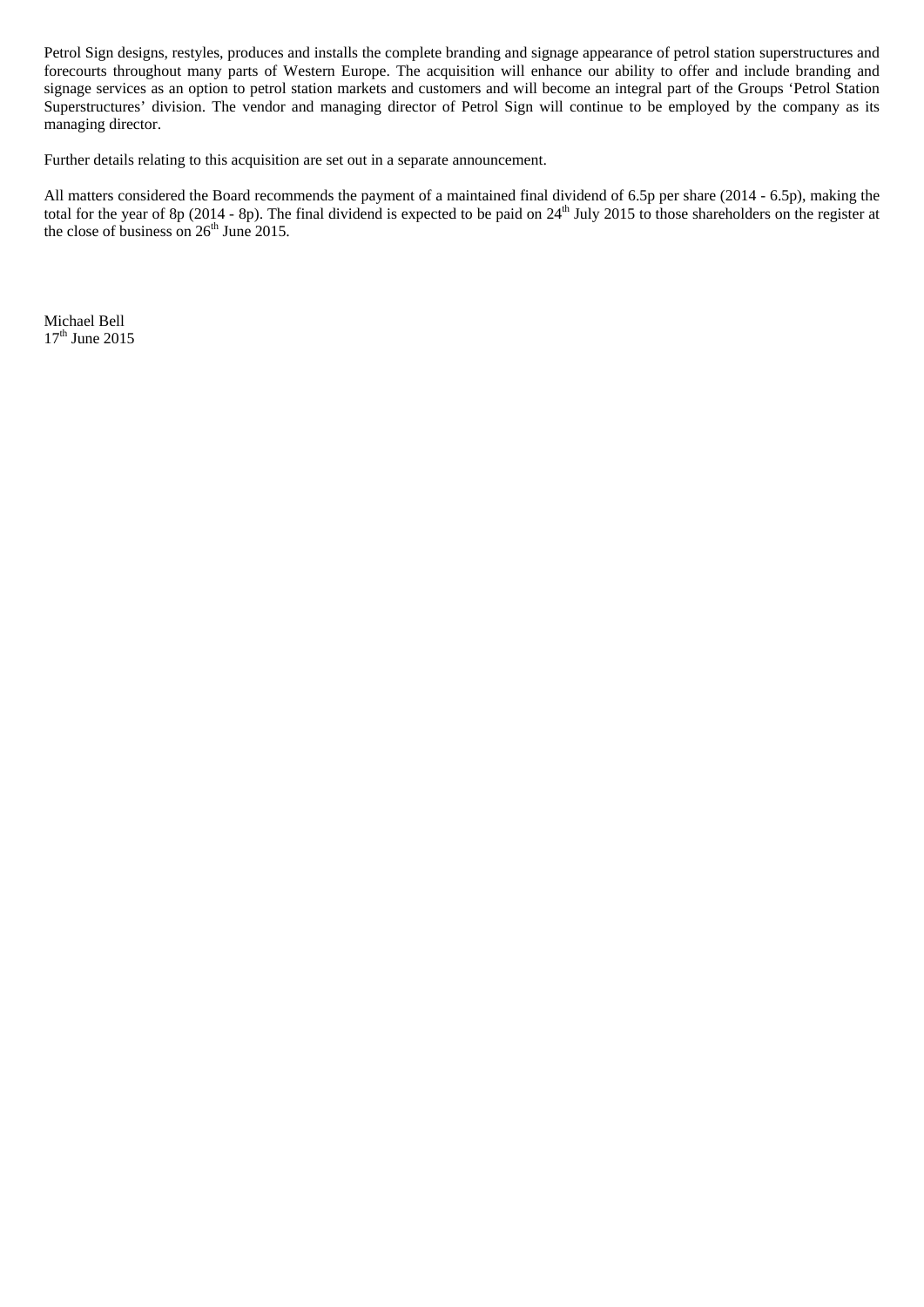### **Consolidated income statement**

For the 52 weeks ended 2nd May, 2015

|                                                                    | 2015         | 2014         |
|--------------------------------------------------------------------|--------------|--------------|
|                                                                    | <b>Total</b> | Total        |
|                                                                    | £000         | $\pounds000$ |
| Revenue                                                            | 45,503       | 47,130       |
| Cost of sales                                                      | (34,763)     | (34,266)     |
| Gross profit                                                       | 10,740       | 12,864       |
| Distribution costs                                                 | (2,357)      | (2,707)      |
| Administrative expenses                                            | (6, 643)     | (6,954)      |
|                                                                    | (9,000)      | (9,661)      |
| Group operating profit                                             | 1,740        | 3,203        |
| Finance revenue                                                    | 70           | 48           |
| Finance costs                                                      | (32)         | (69)         |
| Other finance costs - pensions                                     | (237)        | (254)        |
|                                                                    | (199)        | (275)        |
| Profit before taxation                                             | 1,541        | 2,928        |
| Taxation                                                           | (188)        | (354)        |
| Profit for the period attributable to equity holders of the parent | 1,353        | 2,574        |
|                                                                    |              |              |
| Earnings per share: basic and diluted                              | 8.2p         | 14.6p        |

### **Consolidated and company statement of comprehensive income**

For the 52 weeks ended 2nd May, 2015

|                                                                                            | Group        |       | Company      |              |
|--------------------------------------------------------------------------------------------|--------------|-------|--------------|--------------|
|                                                                                            | 2015         | 2014  | 2015         | 2014         |
|                                                                                            | <b>Total</b> | Total | <b>Total</b> | <b>Total</b> |
|                                                                                            | £000         | £000  | £000         | £000         |
| Profit for the period attributable to equity holders of the parent                         | 1,353        | 2,574 | 955          | 1,605        |
| Exchange differences on retranslation of foreign operations                                | (106)        | (244) |              |              |
| Net other comprehensive loss to be reclassified to profit or loss in subsequent<br>periods | (106)        | (244) |              |              |
| Remeasurement (losses)/gains on defined benefit pension scheme                             | (964)        | 952   | (964)        | 952          |
| Deferred taxation on remeasurement losses/gains on defined benefit scheme                  | 193          | (396) | 193          | (396)        |
| Revaluation surplus on land and buildings                                                  |              | 1,939 |              | 2,056        |
| Deferred taxation on revaluation surplus on land and buildings                             |              | (446) |              | (473)        |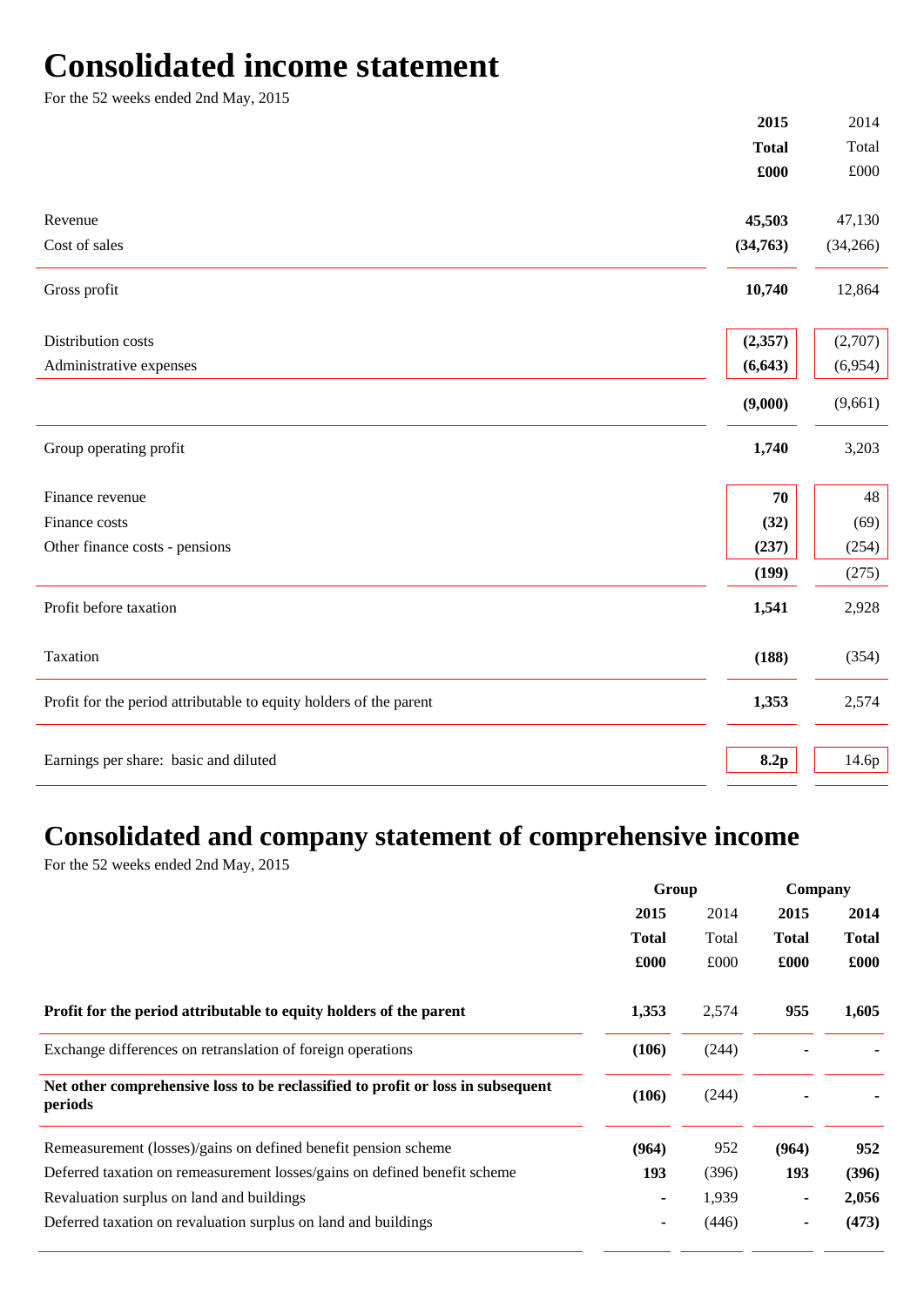| Net other comprehensive (loss)/ profit not being reclassified to profit or loss in<br>subsequent periods | (771) | 2.049 | (771) | 2.139 |
|----------------------------------------------------------------------------------------------------------|-------|-------|-------|-------|
| Total comprehensive income for the period attributable to equity holders of the<br>parent                | 476   | 4.379 | 184   | 3.744 |

# **Consolidated and company statement of changes in equity**

|                                      | Issued<br>capital | Capital<br>redemption<br>reserve | Other<br>reserves        | Revaluation<br>reserve   | Special<br>reserve       | Foreign<br>exchange<br>reserve | Treasury<br>shares       | Retained<br>earnings         | <b>Total</b>  |
|--------------------------------------|-------------------|----------------------------------|--------------------------|--------------------------|--------------------------|--------------------------------|--------------------------|------------------------------|---------------|
|                                      | $\pounds 000$     | $\pounds 000$                    | £'000                    | $\pounds 000$            | $\pounds 000$            | $\pounds 000$                  | $\pounds 000$            | $\pounds 000$                | $\pounds 000$ |
| (a) Group                            |                   |                                  |                          |                          |                          |                                |                          |                              |               |
| At 27th April, 2013                  | 1,840             | 901                              | 2,815                    | 2,532                    | 1,629                    | 61                             | (100)                    | 19,376                       | 29,054        |
| Profit for the period                | $\blacksquare$    | $\overline{\phantom{a}}$         | $\overline{\phantom{a}}$ | ÷,                       | $\overline{\phantom{a}}$ | $\overline{\phantom{a}}$       | $\overline{\phantom{a}}$ | 2,574                        | 2,574         |
| Other comprehensive<br>income/(loss) |                   |                                  |                          | 1,493                    |                          | (244)                          |                          | 556                          | 1,805         |
| Total comprehensive<br>income/(loss) |                   |                                  |                          | 1,493                    |                          | (244)                          |                          | 3,130                        | 4,379         |
| Dividends paid                       |                   |                                  |                          |                          |                          |                                |                          | (1, 452)                     | (1, 452)      |
| Purchase of own shares               |                   |                                  |                          |                          |                          |                                | (2,959)                  | $\overline{a}$               | (2,959)       |
| Change in taxation rates             |                   |                                  |                          | 121                      |                          |                                |                          |                              | 121           |
| At 3rd May, 2014                     | 1,840             | 901                              | 2,815                    | 4,146                    | 1,629                    | (183)                          | (3,059)                  | 21,054                       | 29,143        |
| Profit for the period                | $\overline{a}$    | $\overline{a}$                   | $\overline{a}$           | $\overline{a}$           | $\blacksquare$           | $\overline{a}$                 | $\blacksquare$           | 1,353                        | 1,353         |
| Other comprehensive<br>loss          |                   | ÷                                |                          | $\overline{\phantom{0}}$ | $\overline{\phantom{a}}$ | (106)                          | $\overline{\phantom{a}}$ | (771)                        | (877)         |
| Total comprehensive<br>(loss)/income |                   |                                  |                          |                          | $\overline{\phantom{a}}$ | (106)                          |                          | 582                          | 476           |
| Dividends paid                       |                   |                                  |                          |                          |                          |                                | $\overline{\phantom{a}}$ | (1,320)                      | (1,320)       |
| At 2nd May, 2015                     | 1,840             | 901                              | 2,815                    | 4,146                    | 1,629                    | (289)                          | (3,059)                  | 20,316                       | 28,299        |
| (b) Company                          |                   |                                  |                          |                          |                          |                                |                          |                              |               |
| At 27th April, 2013                  | 1,840             | 901                              | 1,565                    | 2,532                    | 1,629                    |                                | (100)                    | 17,670                       | 26,037        |
| Profit for the period                |                   | $\overline{\phantom{m}}$         |                          |                          |                          |                                |                          | 1,605                        | 1,605         |
| Other comprehensive<br>income        |                   |                                  |                          | 1,583                    |                          |                                |                          | 556                          | 2,139         |
| Total comprehensive<br>income        |                   |                                  |                          | 1,583                    |                          |                                |                          | 2,161                        | 3,744         |
| Dividends paid                       |                   |                                  |                          |                          |                          |                                |                          | (1, 452)                     | (1, 452)      |
| Dividend received from<br>subsidiary |                   |                                  |                          |                          |                          |                                |                          | 311                          | 311           |
| Purchase of own shares               |                   |                                  |                          |                          |                          |                                | (2,959)                  | $\qquad \qquad \blacksquare$ | (2,959)       |
| Change in taxation rates             |                   |                                  |                          | 125                      |                          |                                |                          |                              | 125           |
| At 3rd May, 2014                     | 1,840             | 901                              | 1,565                    | 4,240                    | 1,629                    |                                | (3,059)                  | 18,690                       | 25,806        |
| Profit for the period                |                   |                                  |                          |                          |                          |                                | $\overline{\phantom{a}}$ | 955                          | 955           |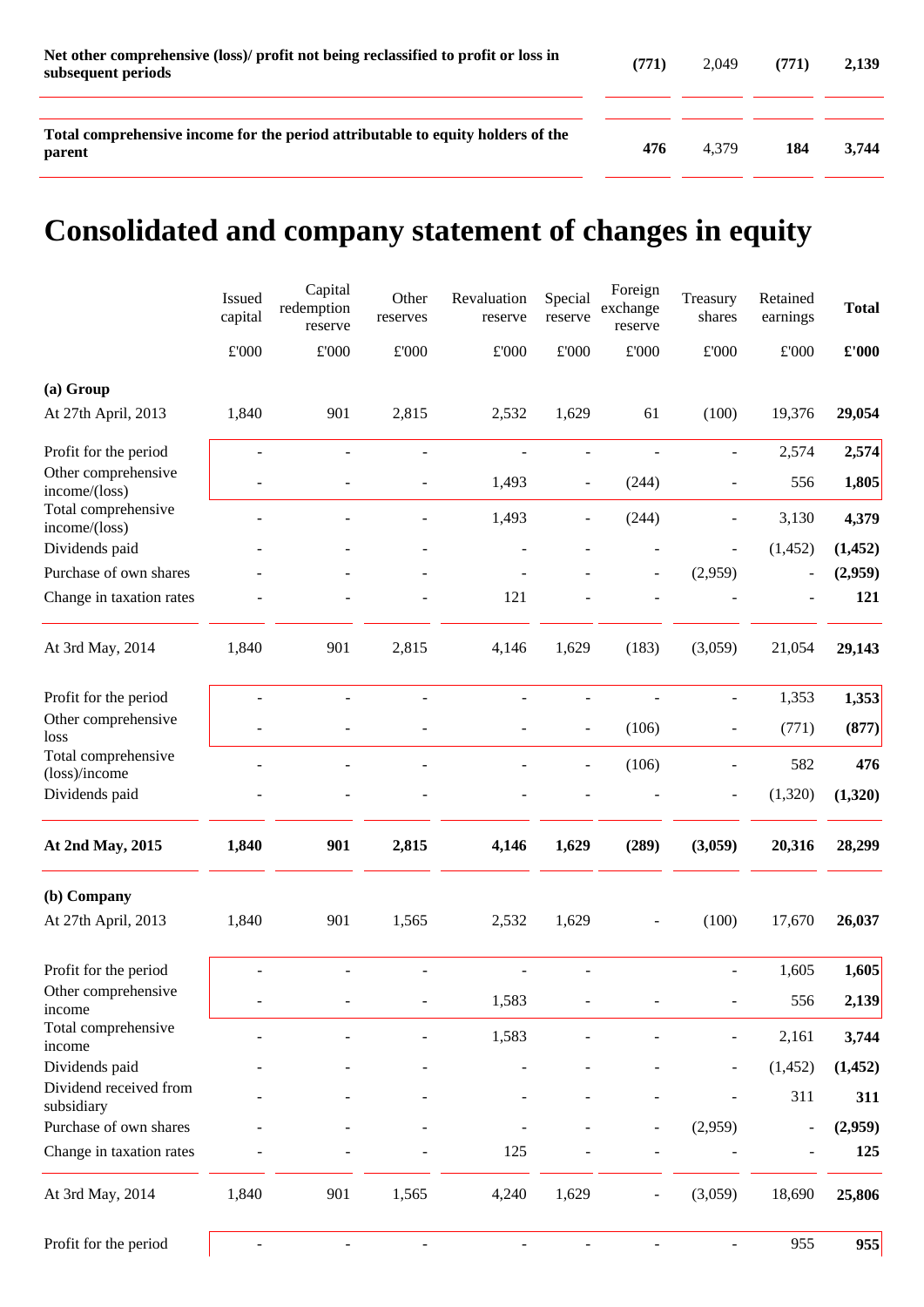| Other comprehensive<br>loss   | $\overline{\phantom{a}}$ | -                        | -                        | $\overline{\phantom{0}}$ | $\sim$                   | $\overline{\phantom{a}}$ | $\overline{\phantom{a}}$     | 771     | (771)   |
|-------------------------------|--------------------------|--------------------------|--------------------------|--------------------------|--------------------------|--------------------------|------------------------------|---------|---------|
| Total comprehensive<br>income | -                        | $\overline{\phantom{0}}$ | $\overline{\phantom{0}}$ | ۰                        | $\overline{\phantom{a}}$ | $\overline{\phantom{a}}$ | $\overline{\phantom{a}}$     | 184     | 184     |
| Dividends paid                | $\overline{\phantom{a}}$ | $\overline{\phantom{0}}$ | $\overline{\phantom{0}}$ | $\overline{\phantom{0}}$ | $\overline{\phantom{0}}$ |                          | $\qquad \qquad \blacksquare$ | (1,320) | (1,320) |
| At 2nd May, 2015              | 1,840                    | 901                      | 1,565                    | 4,240                    | 1,629                    | ۰                        | (3,059)                      | 17,554  | 24,670  |

## **Consolidated statements of financial position**

At 2nd May, 2015

|                                   | Group   |                | Company |         |  |
|-----------------------------------|---------|----------------|---------|---------|--|
|                                   | 2015    | 2014           | 2015    | 2014    |  |
|                                   | £'000   | $\pounds$ '000 | £'000   | £'000   |  |
| <b>ASSETS</b>                     |         |                |         |         |  |
| <b>Non-current assets</b>         |         |                |         |         |  |
| Property, plant and equipment     | 14,563  | 15,127         | 12,608  | 12,955  |  |
| Intangible assets                 | 3,818   | 4,135          | 13      | 21      |  |
| Investments in subsidiaries       |         |                | 11,741  | 11,829  |  |
| Deferred income tax asset         | 93      |                | 392     | 167     |  |
|                                   | 18,474  | 19,262         | 24,754  | 24,972  |  |
| <b>Current assets</b>             |         |                |         |         |  |
| Inventories                       | 8,464   | 8,162          | 7,393   | 7,250   |  |
| Trade and other receivables       | 9,454   | 8,260          | 9,252   | 8,276   |  |
| Income tax receivable             | 40      | 51             |         |         |  |
| Prepayments                       | 590     | 447            | 495     | 363     |  |
| Cash and short-term deposits      | 17,148  | 14,286         | 16,199  | 13,241  |  |
|                                   |         |                |         |         |  |
|                                   | 35,696  | 31,206         | 33,339  | 29,130  |  |
|                                   |         |                |         |         |  |
| <b>TOTAL ASSETS</b>               | 54,170  | 50,468         | 58,093  | 54,102  |  |
| <b>EQUITY AND LIABILITIES</b>     |         |                |         |         |  |
| <b>Equity</b>                     |         |                |         |         |  |
| Equity share capital              | 1,840   | 1,840          | 1,840   | 1,840   |  |
| Capital redemption reserve        | 901     | 901            | 901     | 901     |  |
| Other reserve                     | 2,815   | 2,815          | 1,565   | 1,565   |  |
| Revaluation reserve               | 4,146   | 4,146          | 4,240   | 4,240   |  |
| Special reserve                   | 1,629   | 1,629          | 1,629   | 1,629   |  |
| Currency translation reserve      | (289)   | (183)          |         |         |  |
| Treasury shares                   | (3,059) | (3,059)        | (3,059) | (3,059) |  |
| Retained earnings                 | 20,316  | 21,054         | 17,554  | 18,690  |  |
|                                   | 28,299  | 29,143         | 24,670  | 25,806  |  |
| <b>Non-current liabilities</b>    |         |                |         |         |  |
| Defined benefit pension liability | 6,877   | 5,889          | 6,877   | 5,889   |  |
| Deferred income tax liability     |         | 211            |         |         |  |
|                                   | 6,877   | 6,100          | 6,877   | 5,889   |  |
| <b>Current liabilities</b>        |         |                |         |         |  |
| Trade and other payables          | 18,994  | 15,225         | 26,454  | 22,294  |  |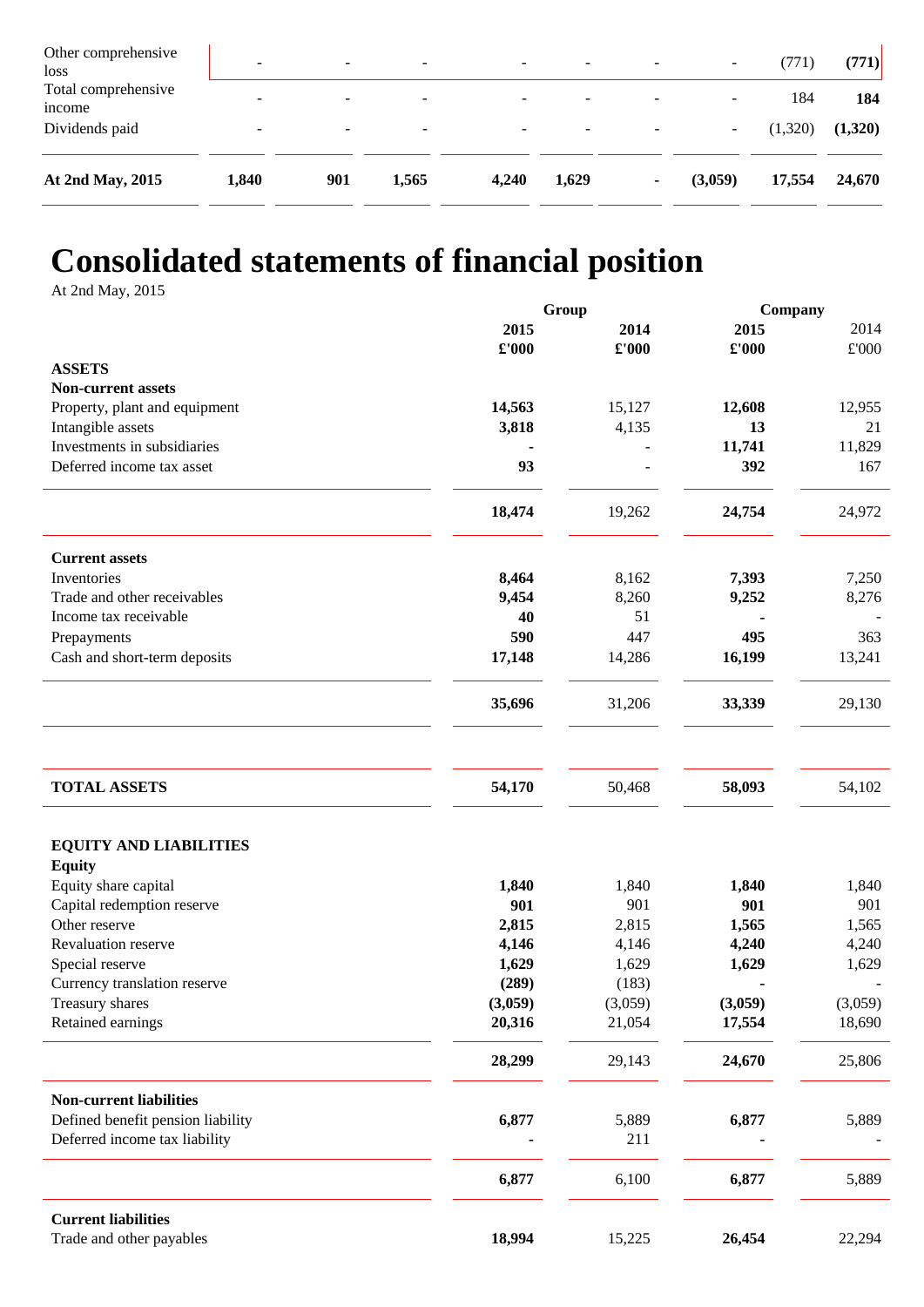| Income tax payable                  |        | -      | 92     | 113    |
|-------------------------------------|--------|--------|--------|--------|
|                                     | 18,994 | 15,225 | 26,546 | 22,407 |
|                                     |        |        |        |        |
| <b>TOTAL EQUITY AND LIABILITIES</b> | 54,170 | 50,468 | 58,093 | 54,102 |
|                                     |        |        |        |        |

# **Cash flow statements**

| For the 52 weeks ended 2nd May, 2015                                                             |          | Group    | Company |          |  |
|--------------------------------------------------------------------------------------------------|----------|----------|---------|----------|--|
|                                                                                                  | 2015     | 2014     | 2015    | 2014     |  |
|                                                                                                  | £000     | £000     | £000    | £000     |  |
| Profit before taxation                                                                           | 1,541    | 2,928    | 943     | 1,709    |  |
| Adjustments to reconcile profit before taxation to net cash in flow from<br>operating activities |          |          |         |          |  |
| Depreciation charge                                                                              | 1,117    | 1,227    | 931     | 1,028    |  |
| Amortisation charge                                                                              | 317      | 316      | 8       | 9        |  |
| Impairment in investment in subsidiary undertaking                                               |          |          | 88      | 40       |  |
| Administration expenses-pension fund                                                             | 316      | 350      | 316     | 350      |  |
| Profit on sale of fixed assets                                                                   | (78)     | (124)    | (75)    | (130)    |  |
| Finance costs                                                                                    | 199      | 275      | 178     | 236      |  |
| Foreign exchange gains/(losses)                                                                  | 65       | (136)    |         |          |  |
| Increase in inventories                                                                          | (302)    | (1,626)  | (143)   | (1,594)  |  |
| (Increase)/decrease in receivables                                                               | (1, 194) | 4,805    | (976)   | 5,562    |  |
| (Increase)/decrease in prepayments                                                               | (143)    | 73       | (132)   | 56       |  |
| Decrease in payables                                                                             | (389)    | (2,550)  | (38)    | (2,877)  |  |
| Increase in progress payments                                                                    | 4,158    | 1,632    | 4,198   | 1,869    |  |
|                                                                                                  |          |          |         |          |  |
| Pension fund payments                                                                            | (529)    | (529)    | (529)   | (529)    |  |
| Cash generated from operating activities                                                         | 5,078    | 6,641    | 4,769   | 5,729    |  |
| Interest received/(paid)                                                                         | 38       | (21)     | 59      | 18       |  |
| Taxation paid                                                                                    | (288)    | (708)    | (41)    | (257)    |  |
| Net cash inflow from operating activities                                                        | 4,828    | 5,912    | 4,787   | 5,490    |  |
| <b>Investing activities</b>                                                                      |          |          |         |          |  |
| Purchase of property, plant and equipment                                                        | (833)    | (940)    | (693)   | (842)    |  |
| Sale of property, plant and equipment                                                            | 187      | 278      | 184     | 178      |  |
|                                                                                                  |          |          |         |          |  |
| Net cash outflow from investing activities                                                       | (646)    | (662)    | (509)   | (664)    |  |
| <b>Financing activities</b>                                                                      |          |          |         |          |  |
| Dividends paid                                                                                   | (1,320)  | (1, 452) | (1,320) | (1, 452) |  |
| Dividend received from subsidiary                                                                |          |          |         | 311      |  |
| Purchase of own shares                                                                           | ٠        | (2,959)  | ٠       | (2,959)  |  |
| Net cash outflow from financing activities                                                       | (1,320)  | (4, 411) | (1,320) | (4,100)  |  |
| Increase in cash and cash equivalents                                                            | 2,862    | 839      | 2,958   | 726      |  |
| Opening cash and cash equivalents                                                                | 14,286   | 13,447   | 13,241  | 12,515   |  |
|                                                                                                  |          |          |         |          |  |
| Closing cash and cash equivalents                                                                | 17,148   | 14,286   | 16,199  | 13,241   |  |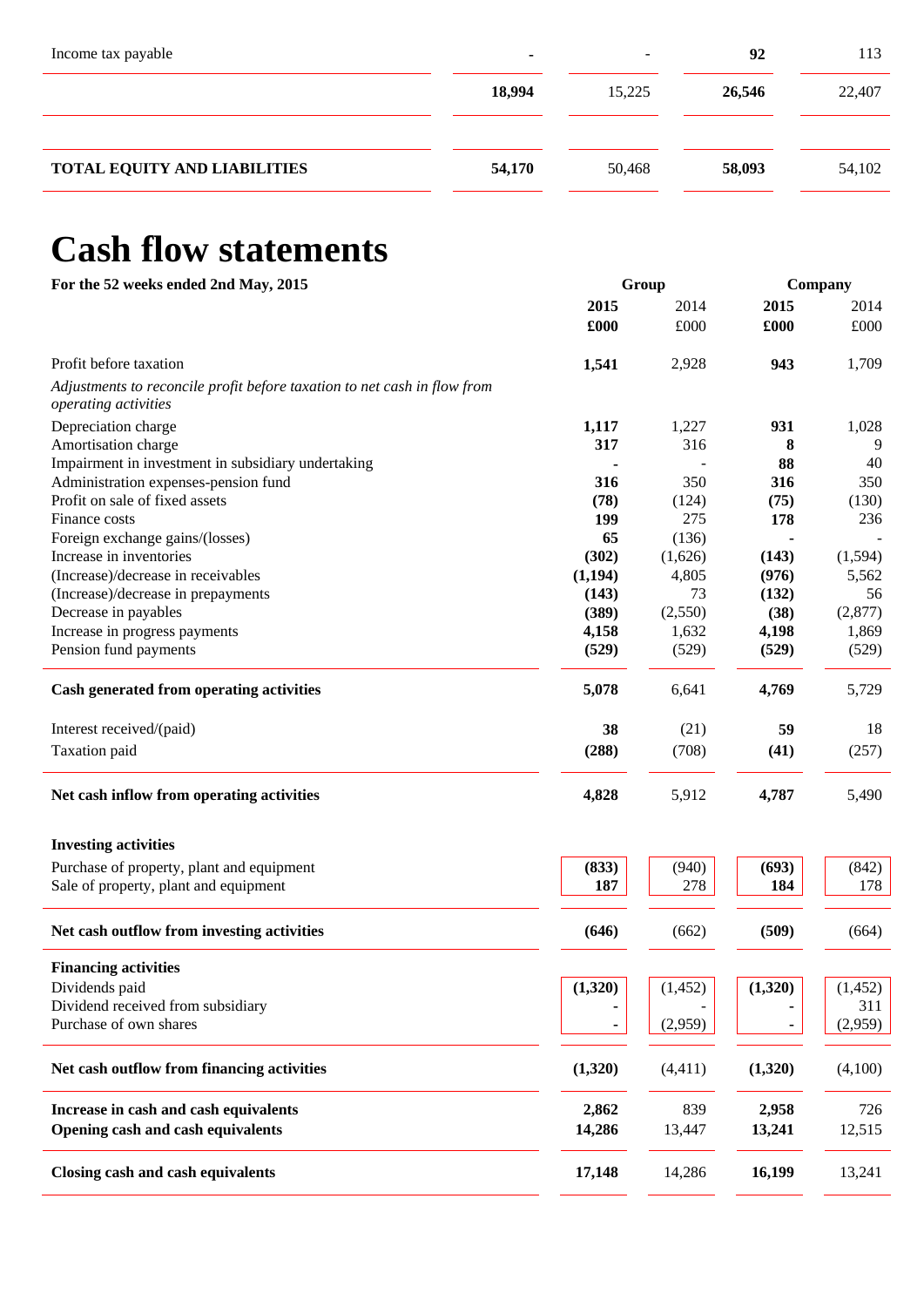The financial information set out above does not constitute the Company's statutory accounts for the periods ended 2<sup>nd</sup> May, 2015 or  $3<sup>rd</sup>$  May, 2014 but is derived from those accounts. Statutory accounts for 2014 have been delivered to the Registrar of Companies, and those for 2015 will be delivered following the Company's Annual General Meeting. The auditors have reported on those accounts; their reports were unqualified and did not contain a statement under section 498 (2) or (3) of the Companies Act 2006.

#### (1) Segment information

The following table presents revenue and profit and certain assets and liability information regarding the Group's divisions for the periods ended 2nd May, 2015 and 3rd May, 2014. The reporting format is determined by the differences in manufacture and services provided by the Group. The Defence division is engaged in the design, manufacture and service of defence equipment. The Forgings division is engaged in the manufacture of forgings. The Petrol Station Superstructures division is engaged in the design and construction of petrol station superstructures.

Management monitors the operating results of its business units separately for the purpose of making decisions about resource allocation and performance assessment. Segment performance is evaluated based on operating profit or loss which in certain respects, as explained in the table below, is measured differently from operating profit or loss in the consolidated financial statements. Group financing (including finance costs and finance revenue) and income taxes are managed on a group basis and are not allocated to operating segments.

|                                                                    |           | Defence    | Superstructures |            | <b>Petrol Station</b> |            | Forgings         |                  | Total |  |
|--------------------------------------------------------------------|-----------|------------|-----------------|------------|-----------------------|------------|------------------|------------------|-------|--|
|                                                                    | 2015      | 2014       | 2015            | 2014       | 2015                  | 2014       | 2015             | 2014             |       |  |
| <b>Revenue</b>                                                     | £000      | £000       | £000            | £000       | £000                  | £000       | £000             | £000             |       |  |
| External                                                           | 17,010    | 19,445     | 15,120          | 14,058     | 13,373                | 13,627     | 45,503           | 47,130           |       |  |
| Total revenue                                                      | 17,010    | 19,445     | 15,120          | 14,058     | 13,373                | 13,627     | 45,503           | 47,130           |       |  |
| <b>Segment result</b><br>Net finance costs                         | (151)     | 926        | 1,036           | 591        | 855                   | 1,686      | 1,740<br>(199)   | 3,203<br>(275)   |       |  |
| Profit before taxation<br>Taxation                                 |           |            |                 |            |                       |            | 1,541<br>(188)   | 2,928<br>(354)   |       |  |
| Profit for the period                                              |           |            |                 |            |                       |            | 1,353            | 2,574            |       |  |
| <b>Segmental assets</b><br>Unallocated assets(see below)           | 28,460    | 24,619     | 6,299           | 6,658      | 5,209                 | 6,341      | 39,968<br>14,202 | 37,618<br>12,850 |       |  |
| Total assets                                                       |           |            |                 |            |                       |            | 54,170           | 50,468           |       |  |
| <b>Segmental liabilities</b><br>Unallocated liabilities(see below) | 14,407    | 10,234     | 1,609           | 2,763      | 2,045                 | 3,778      | 18,061<br>7,810  | 16,775<br>4,550  |       |  |
| <b>Total liabilities</b>                                           |           |            |                 |            |                       |            | 25,871           | 21,325           |       |  |
| Capital expenditure<br>Depreciation                                | 82<br>217 | 134<br>189 | 526<br>424      | 450<br>454 | 168<br>276            | 121<br>330 |                  |                  |       |  |

Unallocated assets includes certain fixed assets, intangible assets, current assets and deferred tax assets. Unallocated liabilities includes the defined pension benefit scheme liability and certain current liabilities.

#### **Geographical analysis**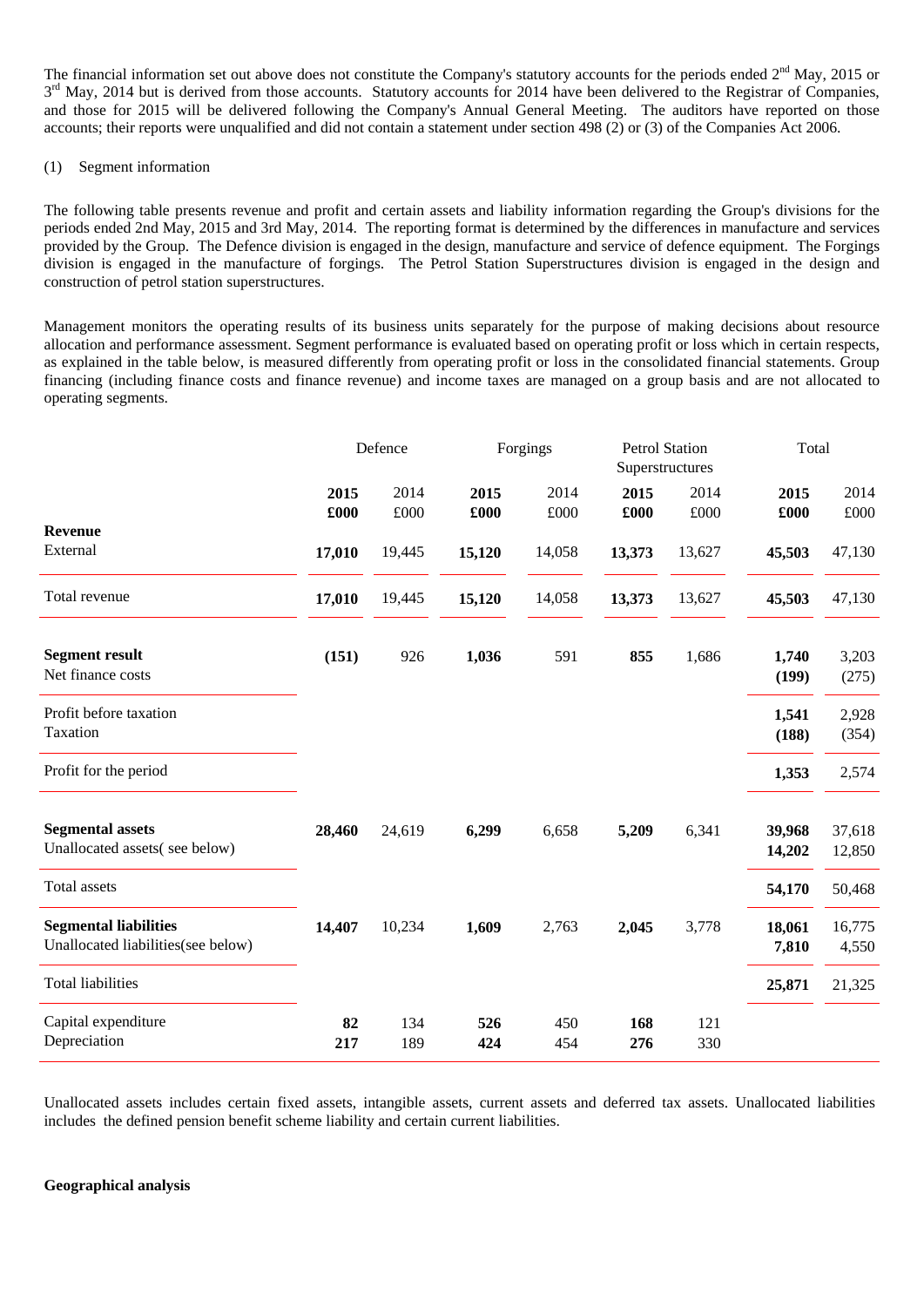The following table presents revenue and expenditure and certain assets and liabilities information by geographical segment for the periods ended 2nd May, 2015 and 3rd May, 2014. The Group's geographical segments are based on the location of the Group's assets. Revenue from external customers is based on the geographical location of its customers.

|                            |                                                                                                                                            |        | Europe |       | North America |       | Rest of the World |                        | Total          |  |
|----------------------------|--------------------------------------------------------------------------------------------------------------------------------------------|--------|--------|-------|---------------|-------|-------------------|------------------------|----------------|--|
|                            |                                                                                                                                            | 2015   | 2014   | 2015  | 2014          | 2015  | 2014              | 2015                   | 2014           |  |
|                            |                                                                                                                                            | £000   | £000   | £000  | £000          | £000  | £000              | £000                   | $\pounds000$   |  |
|                            |                                                                                                                                            |        |        |       |               |       |                   |                        |                |  |
| <b>Revenue</b><br>External |                                                                                                                                            | 36,255 | 32,803 | 4,810 | 4,487         | 4,438 | 9,840             | 45,503                 | 47,130         |  |
|                            | Non-current assets                                                                                                                         | 18,174 | 19,026 | 192   | 61            | 108   | 175               | 18,474                 | 19,262         |  |
| Current assets             |                                                                                                                                            | 34,063 | 29,682 | 1,432 | 1,191         | 201   | 856               | 35,696                 | 31,206         |  |
| Liabilities                |                                                                                                                                            | 25,593 | 20,805 | 259   | 390           | 19    | 653               | 25,871                 | 21,325         |  |
|                            |                                                                                                                                            |        |        |       |               |       |                   |                        |                |  |
|                            | Capital expenditure                                                                                                                        | 751    | 904    | 135   |               |       | 36                | 886                    | 940            |  |
|                            | <b>Information about major customers</b><br>Revenue from major customers arising from sales reported in the Defence segment:<br>Customer 1 |        |        |       |               |       |                   | 2015<br>£000<br>10,715 | 2014<br>£000   |  |
|                            | Customer 1                                                                                                                                 |        |        |       |               |       |                   |                        | 10,796         |  |
| (2)                        | <b>Employee Information</b>                                                                                                                |        |        |       |               |       |                   | 2015<br><b>Number</b>  | 2014<br>Number |  |
|                            | The average number of employees, including executive directors, during the period was:<br>Production                                       |        |        |       |               |       |                   | 210                    |                |  |
|                            | Technical                                                                                                                                  |        |        |       |               |       |                   | 65                     | 199<br>62      |  |
|                            | Distribution                                                                                                                               |        |        |       |               |       |                   | 27                     | 25             |  |
|                            | Administration                                                                                                                             |        |        |       |               |       |                   | 54                     | 51             |  |
|                            |                                                                                                                                            |        |        |       |               |       |                   |                        |                |  |
|                            |                                                                                                                                            |        |        |       |               |       |                   | 356                    | 337            |  |
|                            |                                                                                                                                            |        |        |       |               |       |                   |                        |                |  |
| (a)                        | Staff costs                                                                                                                                |        |        |       |               |       |                   | 2015<br>£000           | 2014<br>£000   |  |
|                            | Their, including executive directors, employment costs were as follows:<br>Wages and salaries                                              |        |        |       |               |       |                   | 11,967                 | 11,162         |  |
|                            | Social Security costs                                                                                                                      |        |        |       |               |       |                   | 1,313                  | 1,302          |  |
|                            | Other pension costs                                                                                                                        |        |        |       |               |       |                   | 506                    | 408            |  |
|                            |                                                                                                                                            |        |        |       |               |       |                   | 13,786                 | 12,872         |  |
|                            |                                                                                                                                            |        |        |       |               |       |                   |                        |                |  |
|                            |                                                                                                                                            |        |        |       |               |       |                   | 2015                   | 2014           |  |
| (b)                        | Directors' emoluments                                                                                                                      |        |        |       |               |       |                   | £000                   | £000           |  |
|                            | Aggregate directors' emoluments                                                                                                            |        |        |       |               |       |                   | 1,141                  | 1,112          |  |
| (3)                        | Taxation                                                                                                                                   |        |        |       |               |       |                   |                        |                |  |
|                            | The charge for taxation comprises:                                                                                                         |        |        |       |               |       |                   | 2015                   | 2014           |  |
|                            | <b>Current tax</b>                                                                                                                         |        |        |       |               |       |                   | £000                   | £000           |  |
|                            | United Kingdom corporation tax                                                                                                             |        |        |       |               |       |                   | 19                     | 236            |  |
|                            | Tax over provided in previous years                                                                                                        |        |        |       |               |       |                   | (5)                    | (32)           |  |
|                            | Foreign corporation tax                                                                                                                    |        |        |       |               |       |                   | 286                    | 381            |  |
|                            | Group current tax                                                                                                                          |        |        |       |               |       |                   | 300                    | 585            |  |
|                            | Deferred tax                                                                                                                               |        |        |       |               |       |                   |                        |                |  |
|                            | Origination and reversal of temporary differences                                                                                          |        |        |       |               |       |                   | (50)                   | (72)           |  |
|                            | Adjustments in respect of prior years<br>Impact of reduction in deferred tax rate to 20%                                                   |        |        |       |               |       |                   | (62)                   | (67)<br>(92)   |  |
|                            |                                                                                                                                            |        |        |       |               |       |                   |                        |                |  |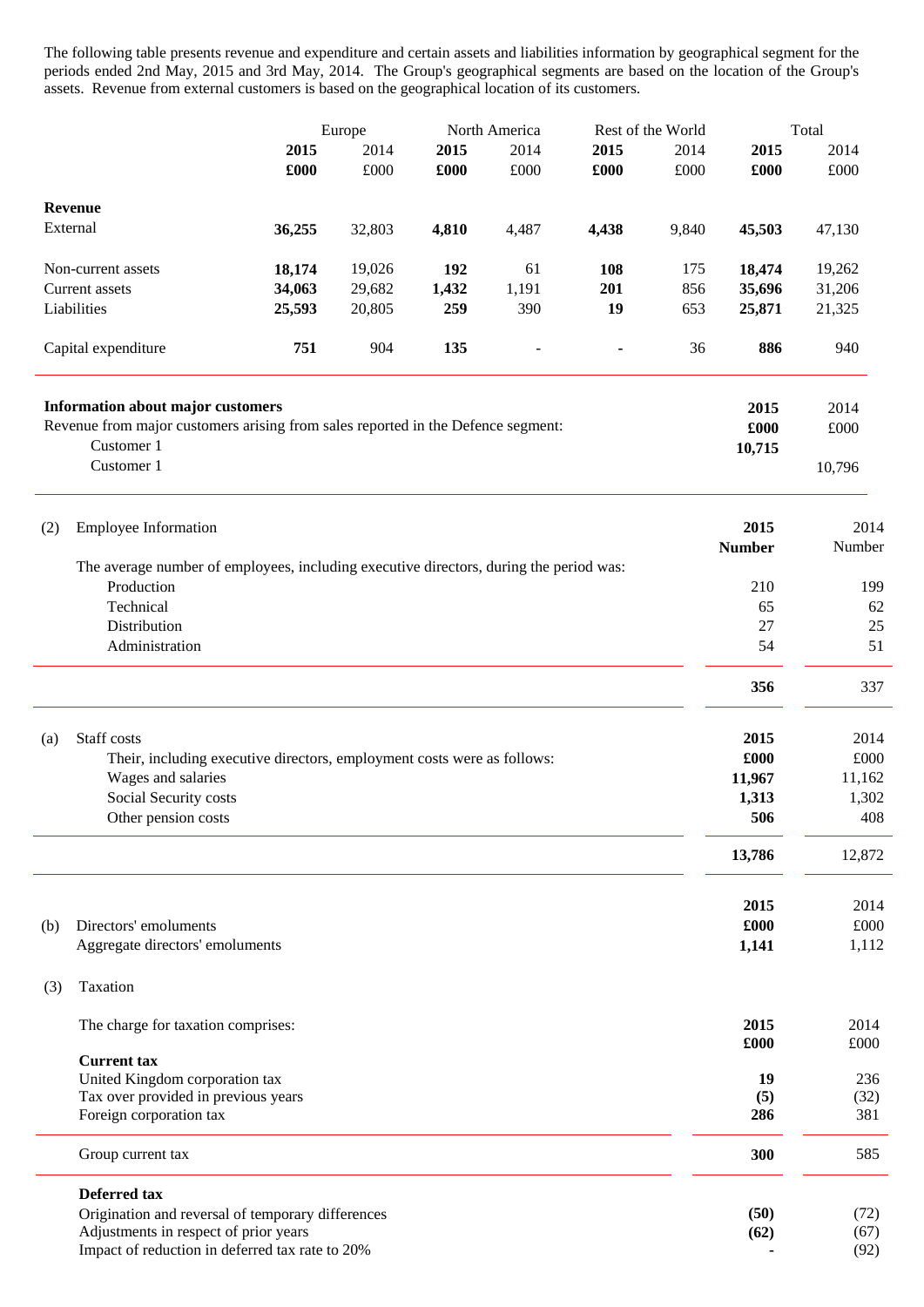| Group deferred tax                                                        | (112)          | (231) |
|---------------------------------------------------------------------------|----------------|-------|
| Tax on profit                                                             | 188            | 354   |
|                                                                           |                |       |
| Tax relating to items charged or credited to other comprehensive income   |                |       |
| Deferred tax                                                              |                |       |
| Deferred tax on remeasurement gains/losses on pension scheme current year | (193)          | 219   |
| Impact of reduction in deferred tax rate to 20%                           |                | 177   |
| Deferred taxation on revaluation surplus on land and buildings            | $\blacksquare$ | 446   |
| Income tax in the statement of comprehensive income                       | (193)          | 842   |

#### (b) Factors affecting the tax charge for the year

The tax assessed for the period differs to the standard rate of corporation tax in the UK (21%). The differences are explained below:

|                                                                                                                                       | 2015<br>£000 | 2014<br>£000          |
|---------------------------------------------------------------------------------------------------------------------------------------|--------------|-----------------------|
| Profit before tax                                                                                                                     | 1,541        | 2,928                 |
| Profit multiplied by standard rate of corporation tax of $21\%$ (2014 - 23%)                                                          | 324          | 673                   |
| Expenses not deductible for tax purposes<br>Adjustment in respect of prior periods<br>Impact of reduction in deferred tax rate to 20% | (62)<br>(74) | (128)<br>(99)<br>(92) |
| Total tax charge for the period                                                                                                       | 188          | 354                   |

#### (4) Earnings per share

The calculation of basic earnings per share is based on:

(a) Profit for the period attributable to equity holders of the parent of £1,353,000 (2014 - 2,574,000).

(b) 16,504,691 (2014 - 17,603,561) Ordinary shares, being the weighted average number of Ordinary shares in issue.

This represents 18,396,073 (2014 - 18,396,073) being the weighted average number of Ordinary shares in issue less 1,891,382 (2013 - less 792,512) being the weighted average number of shares both held within the ESOT 245,048 (2014 -245,048) and purchased by the Company 1,646,334 (2014 - 547,464).

| (5) | Dividends paid and proposed<br>Declared and paid during the year                                                           | 2015<br>£000 | 2014<br>£000 |
|-----|----------------------------------------------------------------------------------------------------------------------------|--------------|--------------|
|     | On Ordinary shares<br>Final dividend for 2014 : 6.50p (2013 - 6.50p)<br>Interim dividend for $2015 : 1.50p$ (2014 - 1.50p) | 1,073<br>247 | 1.180<br>272 |
|     |                                                                                                                            | 1,320        | 1,452        |
|     | Proposed for approval by shareholders at the AGM<br>Final dividend for 2015: 6.50p (2014 - 6.50p)                          | 1.073        | 1.073        |

#### (6) Trade and other receivables

| Group |      | Company |      |
|-------|------|---------|------|
| 2015  | 2014 | 2015    | 2014 |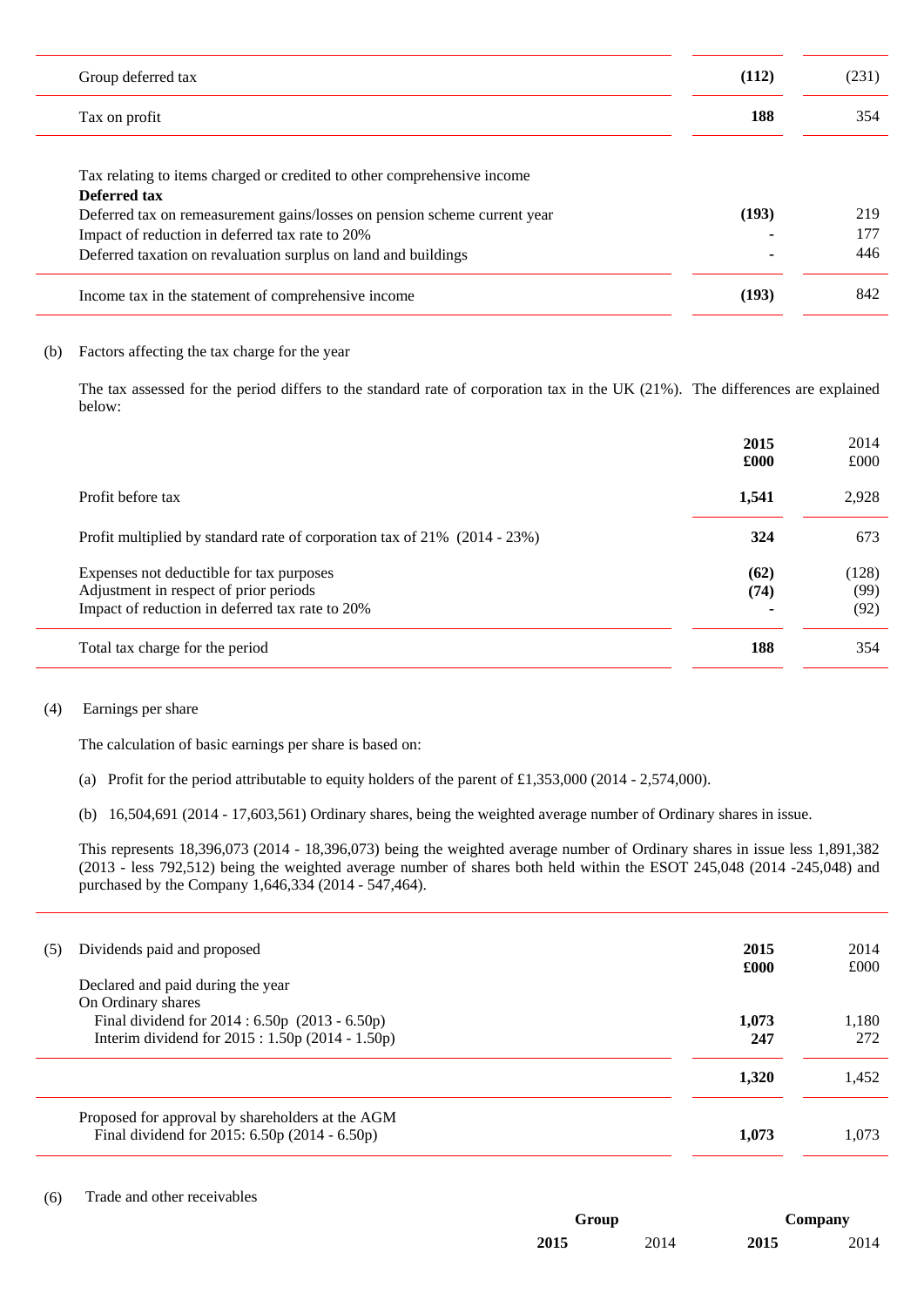|                                                                        | £000  | £000  | £000  | £000  |
|------------------------------------------------------------------------|-------|-------|-------|-------|
| Trade receivables                                                      | 7,772 | 5,572 | 6,646 | 4,326 |
| Retentions on contracts                                                | 1,681 | 2,644 | 1,681 | 2,644 |
| Amounts owed by subsidiary undertakings                                |       |       | 924   | 1,264 |
| Other receivables                                                      |       | 44    |       | 42    |
|                                                                        | 9.454 | 8.260 | 9.252 | 8.276 |
| Gross amounts due from customers for contract work - included<br>above | 491   | 821   | 224   | 200   |

The aggregate amount of costs incurred and recognised profits to date on contracts is £13,280,000 (2014 - £13,881,000).

(a) Trade receivables are denominated in the following currencies

|                  | Group |       |       | Company |  |  |
|------------------|-------|-------|-------|---------|--|--|
|                  | 2015  | 2014  | 2015  | 2014    |  |  |
|                  | £000  | £000  | £000  | £000    |  |  |
| Sterling         | 6,545 | 4,105 | 6,545 | 4,105   |  |  |
| Euro             | 236   | 510   | 101   | 221     |  |  |
| US dollar        | 643   | 245   | ۰     | ۰.      |  |  |
| Other currencies | 348   | 712   | ٠     | ۰.      |  |  |
|                  | 7,772 | 5,572 | 6,646 | 4,326   |  |  |

Trade receivables are non-interest bearing and are generally on 30 days terms and are shown net of provision for impairment. The aged analysis of trade receivables not impaired is as follows:

| Group | Total | Not past | $<$ 30 days | $30-60$ days | 60-90 | $> 90$ days |
|-------|-------|----------|-------------|--------------|-------|-------------|
|       |       | due      |             |              | days  |             |
|       | £000  | £000     | £000        | £000         | £000  | £000        |
| 2015  | 7.772 | 6.328    | 1,224       | 98           | 105   | 17          |
| 2014  | 5,572 | 3,686    | 1,058       | 159          | 49    | 620         |

As at 2nd May, 2015 trade receivables at a nominal value of £52,000 (2014 - £184,000) were impaired and fully provided. Bad debts of £151,000 (2014 - £165,000) were recovered and bad debts of £42,000 (2014 - £21,000) were incurred.

| $\mathcal{L}$ ompany |       |       |     |     |    |                          |
|----------------------|-------|-------|-----|-----|----|--------------------------|
| 2015                 | 6,646 | 5,604 | 905 | E 7 | 80 | $\overline{\phantom{0}}$ |
| 2014                 | 4.326 | 2,666 | 922 | 96  | 28 | 614                      |

As at 2nd May, 2015 trade receivables at a nominal value of £39,000 (2014 - £168,000) were impaired and fully provided. Bad debts of £143,000 (2014 - £165,000) were recovered and bad debts of £15,000 (2014 - £5,000) were incurred.

(b) Retentions on contracts are denominated in the following currencies

|                  | Group                    |                          | Company        |        |
|------------------|--------------------------|--------------------------|----------------|--------|
|                  | 2015                     | 2014                     | 2015           | 2014   |
|                  | £000                     | £000                     | £000           | £000   |
| Sterling         | 1,681                    | 2,644                    | 1,681          | 2,644  |
| Euro             | ۰                        | $\overline{\phantom{m}}$ | ٠              | $\sim$ |
| US dollar        | ۰                        | $\overline{\phantom{m}}$ | ٠              | ۰.     |
| Other currencies | $\overline{\phantom{a}}$ | $\overline{\phantom{m}}$ | $\blacksquare$ | ۰.     |
|                  | 1,681                    | 2,644                    | 1,681          | 2,644  |

Retentions on contracts are non interest bearing and represent amounts contractually retained by customers on completion of contracts for specific time periods as follows:

| Group | Total | Up to $6$<br>months | $6 - 12$<br>months | 12 - 18<br>months | 18 - 24<br>months |
|-------|-------|---------------------|--------------------|-------------------|-------------------|
|       | £000  | £000                | £000               | £000              | £000              |
| 2015  | 1,681 | 1,681               |                    | -                 | $\sim$            |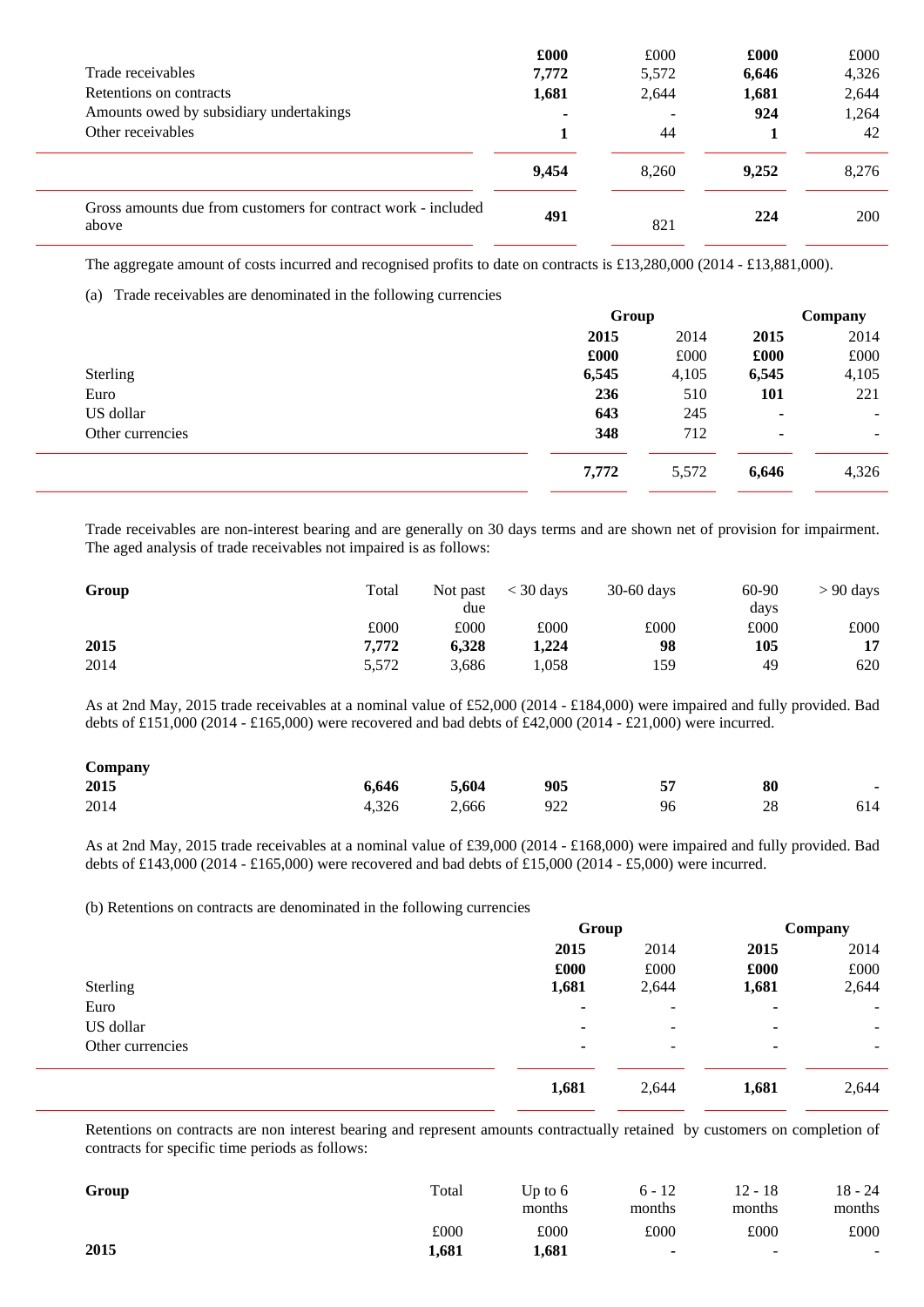| 2014    | 2,644 | 2,644 | $\overline{\phantom{a}}$ | $\overline{\phantom{a}}$ | $\overline{\phantom{a}}$ |
|---------|-------|-------|--------------------------|--------------------------|--------------------------|
| Company |       |       |                          |                          |                          |
| 2015    | 1,681 | 1,681 | ٠                        | $\blacksquare$           |                          |
| 2014    | 2,644 | 2,644 |                          |                          |                          |

| (7) | Cash                     | Group  | Company |       |        |
|-----|--------------------------|--------|---------|-------|--------|
|     |                          | 2015   | 2014    | 2015  | 2014   |
|     |                          | £000   | £000    | £000  | £000   |
|     | Cash at bank and in hand | 9,884  | 4,786   | 8,935 | 3,741  |
|     | Short term deposits      | 7,264  | 9,500   | 7,264 | 9,500  |
|     |                          | 17,148 | 14,286  | 16,19 | 13,241 |

#### (8) Reserves

#### Share Capital

The balance classified as share capital includes the nominal value on issue of the Company's equity share capital, comprising 10p Ordinary shares.

#### Capital redemption reserve

The balance classified as capital redemption reserve represents the nominal value of issued share capital of the Company, repurchased.

#### Other reserve

This is the revaluation reserve previously arising under UK GAAP which is now part of non-distributable retained reserves.

#### Revaluation reserve

The asset revaluation reserve is used to record increases in the fair value of land and buildings and decreases to the extent that such decrease relates to an increase on the same assets previously recognised in equity. This also includes the impact of the change in related deferred tax due to the change in corporation tax (21% to 20%).

#### Special reserve

The balance classified as special reserve represents the share premium on the issue of the Company's equity share capital.

#### Currency translation reserve

The foreign currency translation reserve is used to record exchange differences arising from the translation of the financial statements of foreign subsidiaries. It is also used to record the effect of hedging net investments in foreign operations.

#### Treasury Shares

|                                | 2015       | 2014  |
|--------------------------------|------------|-------|
|                                | £000       | £000  |
| Employee Share Ownership Trust | <b>100</b> | 100   |
| Shares in treasury (see below) | 2,959      | 2,959 |
|                                | 3,059      | 3,059 |

During 1991 the Company established an Employee Share Ownership Trust ("ESOT"). The trustee of the ESOT is Appleby Trust (Jersey) Ltd, an independent company registered in Jersey. The ESOT provides for the issue of options over Ordinary shares in the Company to Group employees, including executive directors, at the discretion of the Remuneration Committee.